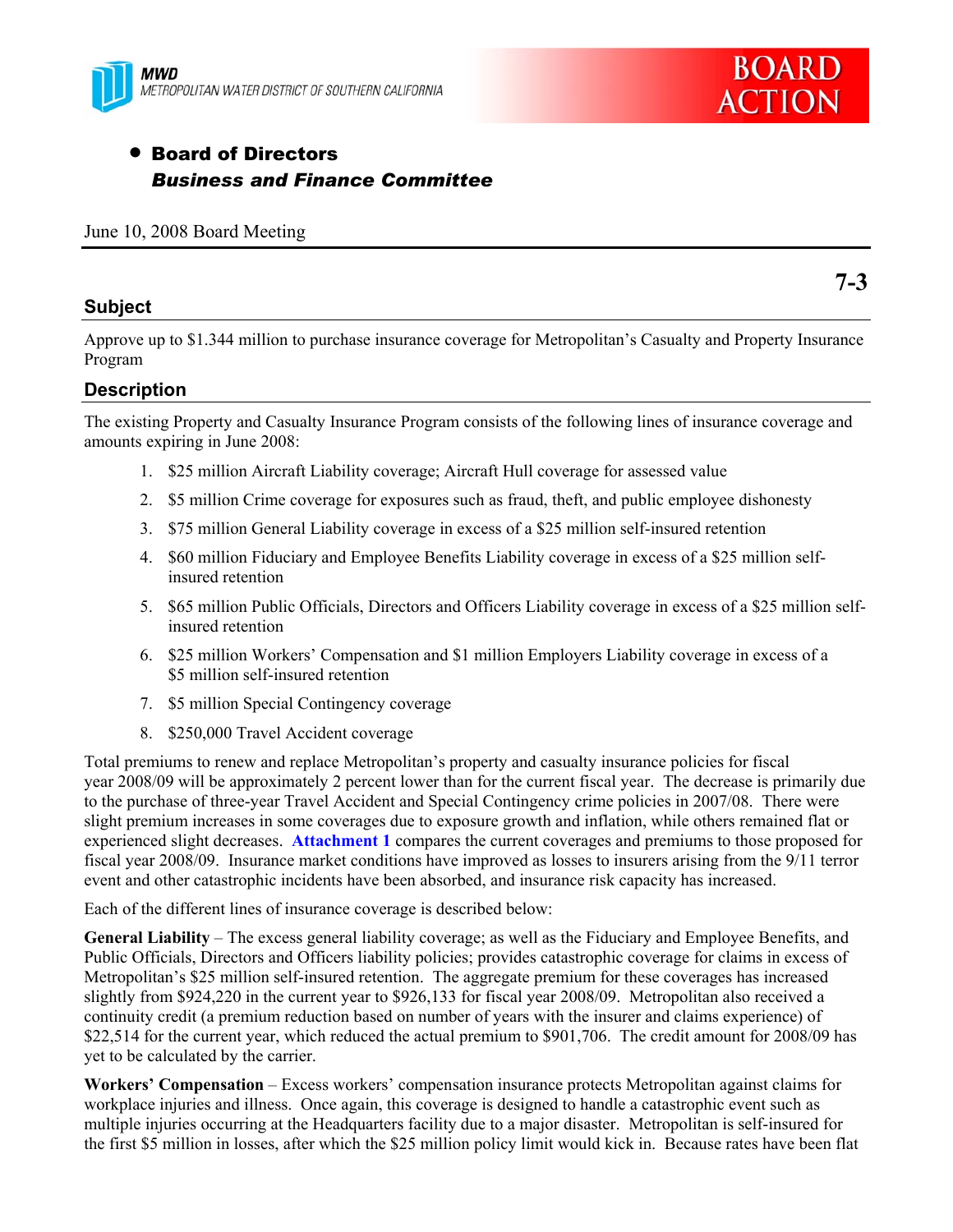or decreasing, staff has looked at options to decrease the self-insured retention, or to increase coverage limits. The cost of coverage with a \$2 million retention is \$236,300, an increase of over \$132,000 from the current premium for a \$5 million retention. The cost to increase the coverage limits from \$25 million to statutory is \$142,582. The cost of retaining the current \$5 million self-insured retention and \$25 million excess policy limit is \$100,806, a decrease of approximately \$3,319 from last year's premium. The risk exposure remains consistent, consequently, staff recommends purchasing coverage at the same levels as last year.

**Property** – Metropolitan has not carried property insurance because of a favorable loss history, a strong financial position, and the ability to access capital markets to fund emergency repair projects. As reported in May, staff has been evaluating the merits of adding catastrophic "all risk," as well as flood and earthquake coverage to Metropolitan's insurance portfolio. An "all risk" property policy insuring just the Headquarters Building for \$100 million with a \$100,000 deductible would cost approximately \$50,000. A flood and earthquake policy with a \$25 million limit and 5 percent deductible would cost approximately \$400,000. While premium costs have moderated in recent years, they have not decreased enough to merit obtaining property coverage for the Headquarters facility where the risk exposure remains stable. However, staff is undertaking a more comprehensive review of Metropolitan's key facilities to determine whether some with higher risks justify coverage if cost-effective. At this point, staff recommends that Metropolitan continue its practice of selfinsurance for property-related risk.

**Specialty Coverages** – Metropolitan also carries Aircraft Liability and Hull, Crime, Travel Accident and Special Contingency policies to complete its insurance portfolio. The aircraft liability and hull policy provides a \$25 million aircraft liability limit, and hull or property coverage based on the assessed value of the Metropolitan planes. In 2007/08 a policy covering two planes cost \$48,187. A similar policy for fiscal year 2008/09 will cost \$41,867. The crime policy provides \$5 million coverage to protect against losses such as fraud, public employee dishonesty, and forgery. The cost of the current crime policy is \$14,464. The cost of similar coverage for fiscal year 2008/09 will be \$14,452.

**Employment Practices Liability Insurance -** This type of policy provides coverage against claims from employees and former employees for acts such as wrongful termination, discrimination, and sexual harassment. Metropolitan has not had this coverage in the past. Since the late 1990s, many public entities, including Metropolitan, have experienced increases in both the frequency and severity of this type of claim. The estimated cost of an Employment Practices Liability Insurance policy (EPLI) with \$10 million coverage limits and a selfinsured retention of \$1 million is \$130,000. Reducing the retention to \$500,000 increases the premium to \$260,000.

Since 2002/03, Metropolitan has had three claims with combined settlement and defense costs of over \$1 million, and an additional claim that costs over \$500,000. Hypothetically speaking, during this six-year period, if coverage with a \$500,000 deductible had been available at \$260,000 per year, Metropolitan's exposure for those four claims would have been \$3.56 million (six years of premium plus \$500,000 retention costs for four claims), instead of the \$5,274,869 paid on these claims. If the \$1 million self-insured retention option were chosen at an estimated cost of \$130,000 per year, Metropolitan's exposure to date would have been \$4,392,593 instead of \$5,274,869. Along with working toward controlling this exposure and reducing defense costs, staff recommends purchasing the EPLI coverage with the \$500,000 retention, upon satisfaction of terms and conditions by the General Counsel and Risk Manager.

To complete the insurance renewal for fiscal year 2008/09 with similar limits and retentions, the cost is expected to be approximately \$1.084 million compared with the \$1.104 million expended in fiscal year 2007/08. To include EPLI coverage, the renewal will cost approximately \$1.344 million.

# **Policy**

Metropolitan Water District Administrative Code Section 6413: Insurance Program requires the General Manager to review any changes to the insurance program.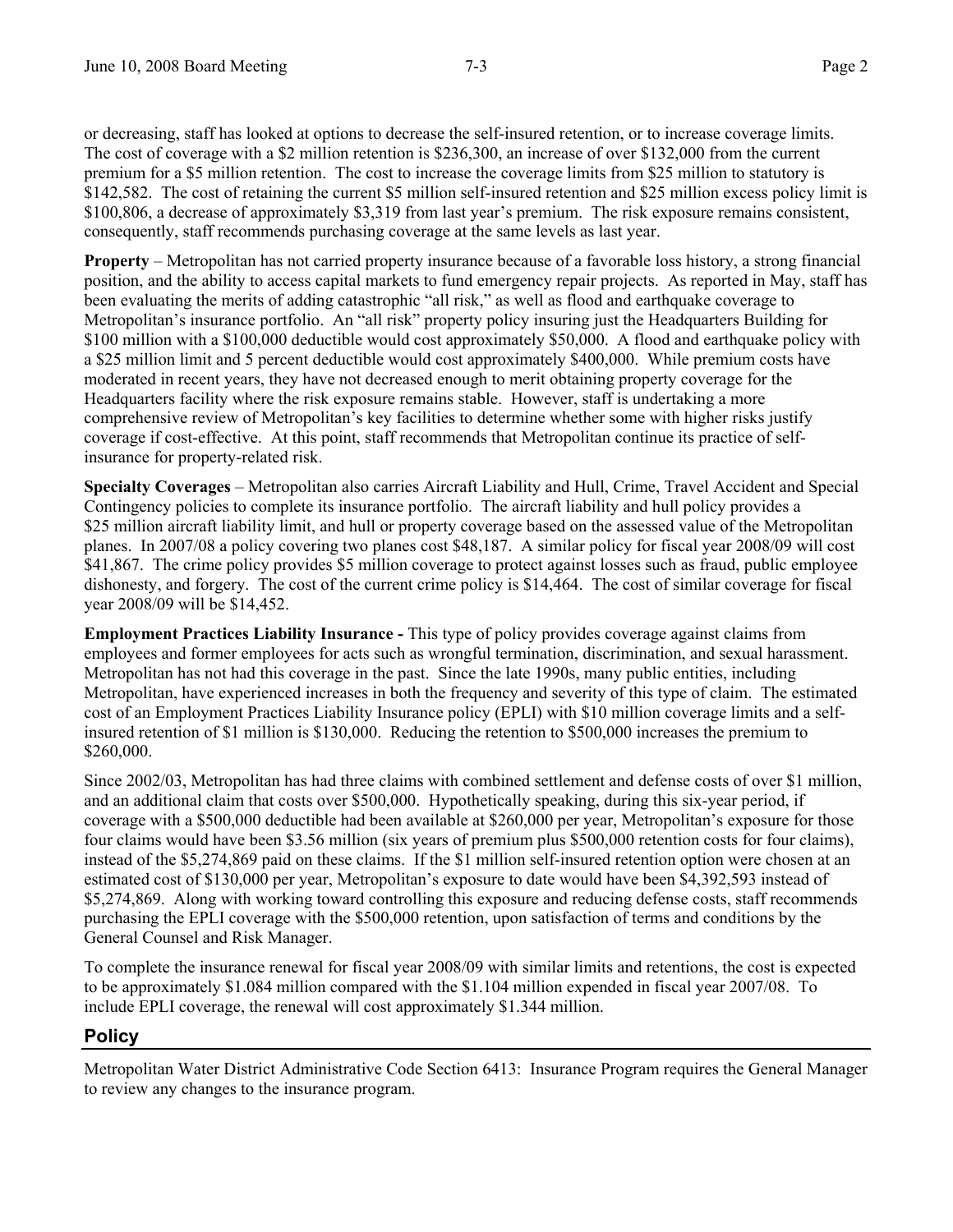Metropolitan Water District Administrative Code Section 9101: Risk Retention and Procurements of Insurance requires the procurement of insurance for losses in excess of reserve (\$25 million) as specified in Administrative Code Section 5202.

# **California Environmental Quality Act (CEQA)**

CEQA determination for Options #1 and #2:

The proposed actions are not defined as a project under CEQA because they involve continuing administrative activities, such as general policy and procedure making (Section 15378(b)(2) of the State CEQA Guidelines). In addition, the proposed actions are not subject to CEQA because they involve other government fiscal activities, which do not involve any commitment to any specific project, which may result in a potentially significant physical impact on the environment (Section 15378(b)(4) of the State CEQA Guidelines).

The CEQA determination is: Determine that the proposed actions are not subject to CEQA pursuant to Sections 15378(b)(2) and 15378(b)(4) of the State CEQA Guidelines.

# **Board Options**

### **Option #1**

Adopt the CEQA determination and approve up to \$1.084 million to renew or replace the Aircraft Liability, Crime, Excess General Liability policies and Excess Workers' Compensation policy (retaining the \$5 million self-insured retention).

**Fiscal Impact:** The anticipated \$1.084 million, within the \$1.4 million budget, to obtain coverage would result in an approximate \$21,000 decrease compared with the premium cost for fiscal year 2007/08. **Business Analysis:** Protects Metropolitan's financial position against risk of catastrophic loss.

#### **Option #2**

Adopt the CEQA determination and approve up to \$1.344 million to renew or replace the Aircraft Liability, Crime, Excess General Liability policies and Excess Workers' Compensation policy (retaining the \$5 million self-insured retention); and purchase Employment Practices Liability Insurance with a \$500,000 retention. **Fiscal Impact:** The anticipated \$1.344 million, within the \$1.4 million budget, to obtain coverage would result in an approximate \$239,500 increase compared with the premium cost for fiscal year 2007/08. **Business Analysis:** Protects Metropolitan's financial position against risk of catastrophic loss.

### **Staff Recommendation**

Option #2

5/27/2008 *Fidencio M. Mares Date* 

*Director of Human Resources* 

5/28/2008 Jeff**rev Kilo**htlin *General Manage Date* 

**Attachment 1 – Insurance Premium Comparison** 

BLA #6085